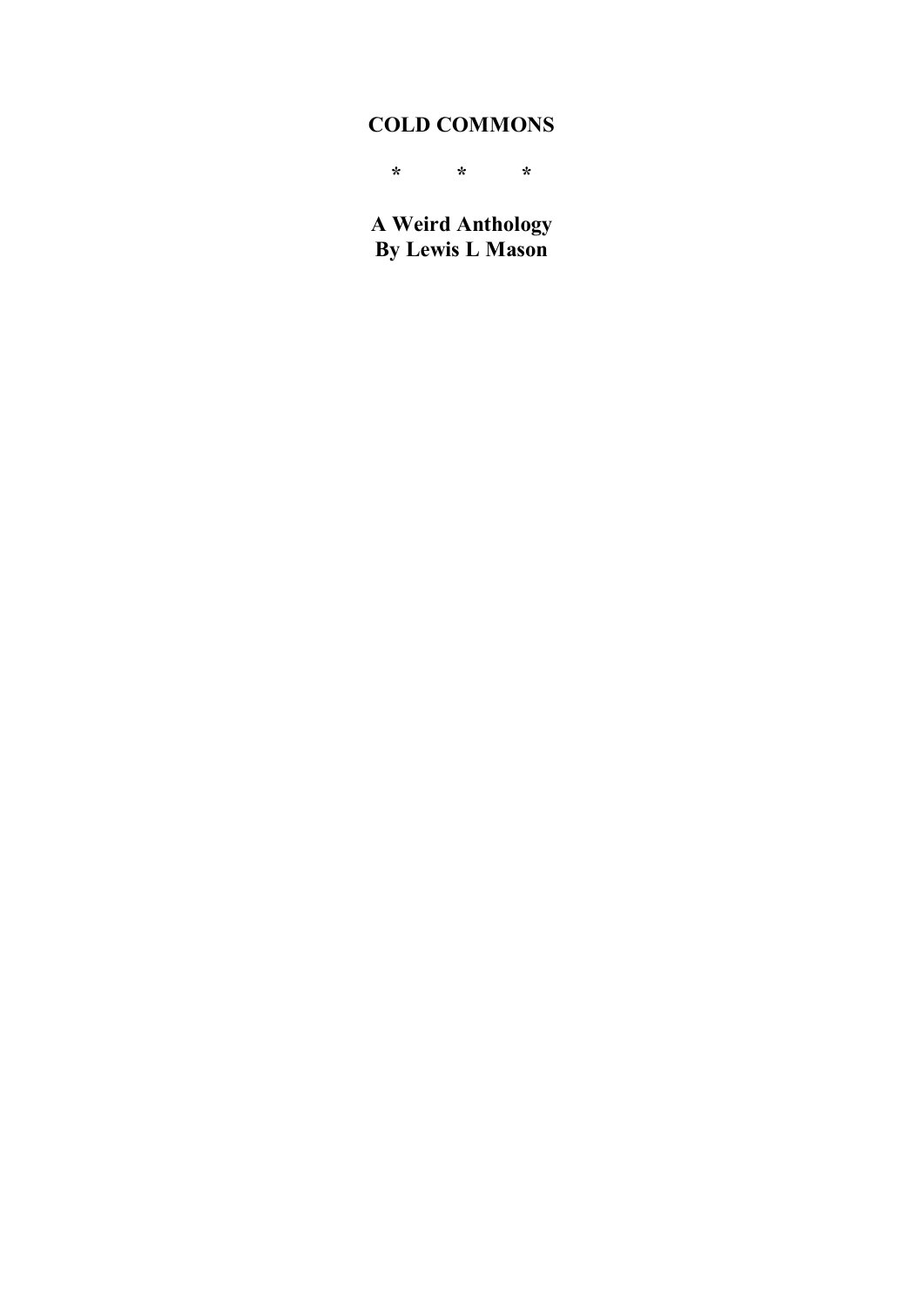© Lewis L Mason 2017

All rights reserved. No reproduction, copy or transmission of this publication, whole or in part, maybe made without written permission of the author. No part of this publication may be reproduced, copied or transmitted in any manner whatsoever, electronic or mechanical, including photocopy, recording, or by any information storage or retrieval system, without prior written permission from the author (except in the case of brief quotations embodied in critical articles and reviews) in accordance with the provision of the Copyright Act 1988 (as amended). Any person who does any unauthorised act in relation to this publication may be liable to criminal prosecution and civil claims for damages.

The Moral Rights of the Author have been asserted.

Cover design by Darren L Rose. www.lewislmason.co.uk Website design by Garry Jenner.

A copy of this text has been deposited at the British Library.

ISBN to be assigned.

Made in Great Britain. Published by Lewis L Mason Publishing. A Weird Anthology.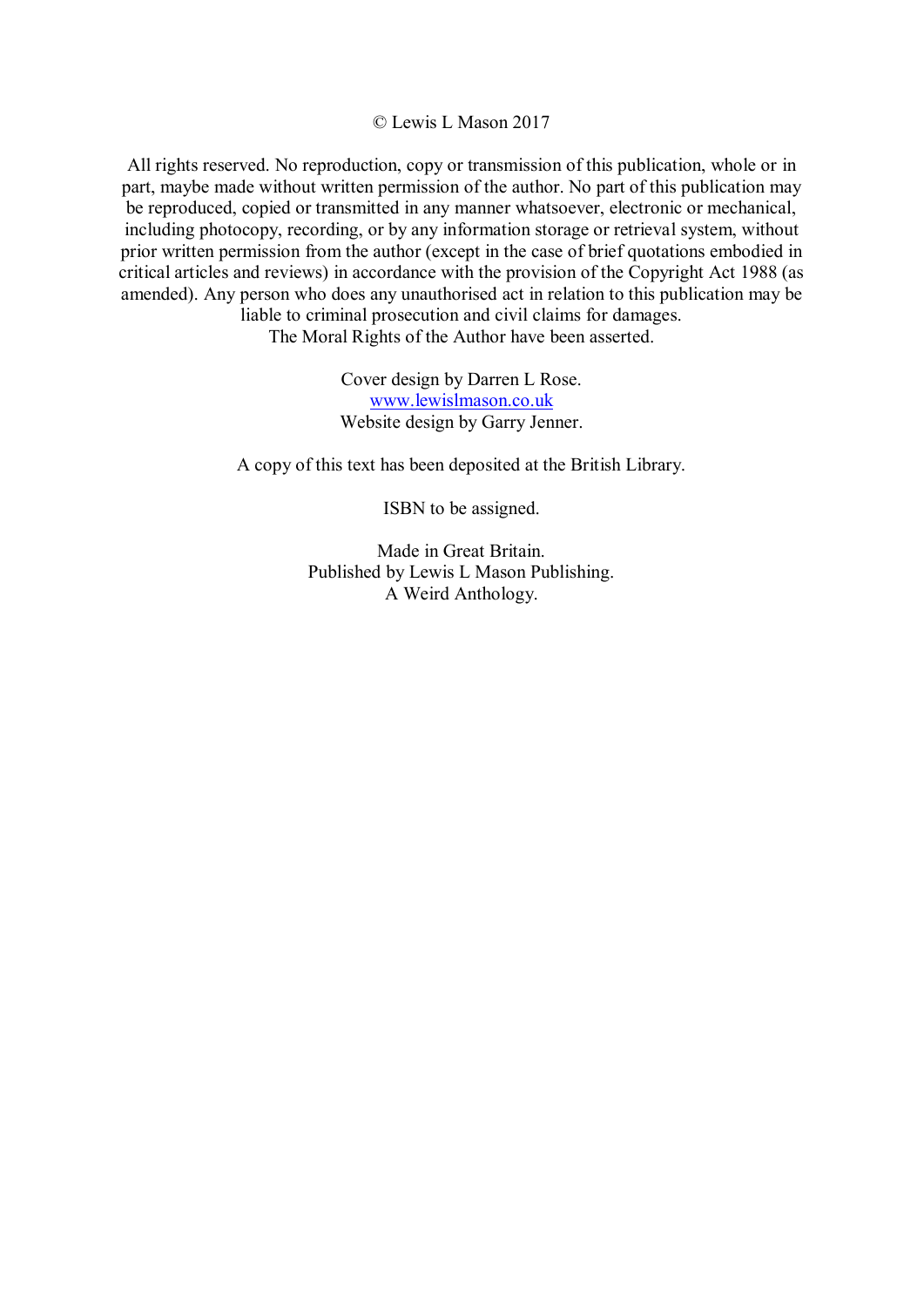### **CONTENTS**

**ACKNOWLEDGEMENTS PROLOGUE No. 1: THE STREET CORNER No. 2: THE VIADUCT No. 3: THE MANHOLE COVER No. 4: THE CELLAR WINDOW No. 5: THE LEVEL CROSSING No. 6: THE AERIAL No. 7: THE LOWER GROUND FLOOR GARAGES No. 8: THE OVERGROWN TWITTEN No. 9: THE ACCESS ALLEYWAY No. 10: THE FM RADIO No. 11: THE OLD PIER CAROUSEL No. 12: THE LONG CUPBOARD COITUS INTERRUPTUS No. 13: THE EXTRA DOOR IN THE LOUNGE No. 14: THE OLD KITCHEN TABLE No. 15: THE CRACK IN THE BATHROOM CEILING No. 16: THE CAR FOOTWELL No. 17: THE RHODODENDRON THICKET No. 18: THE SHORTCUT THROUGH THE PARK No. 19: THE SUPERMARKET STOCKROOM No. 20: THE UNDERGROUND STATION WALKWAY No. 21: THE OLD COAL CUPBOARD No. 22: THE BOMB SHELTER IN THE GARDEN No. 23: THE UNDERPASS No. 24: THE NEW BUILD EPILOGUE** THE STORY CONTINUES ABOUT THE AUTHOR ABOUT OCCULT NOIR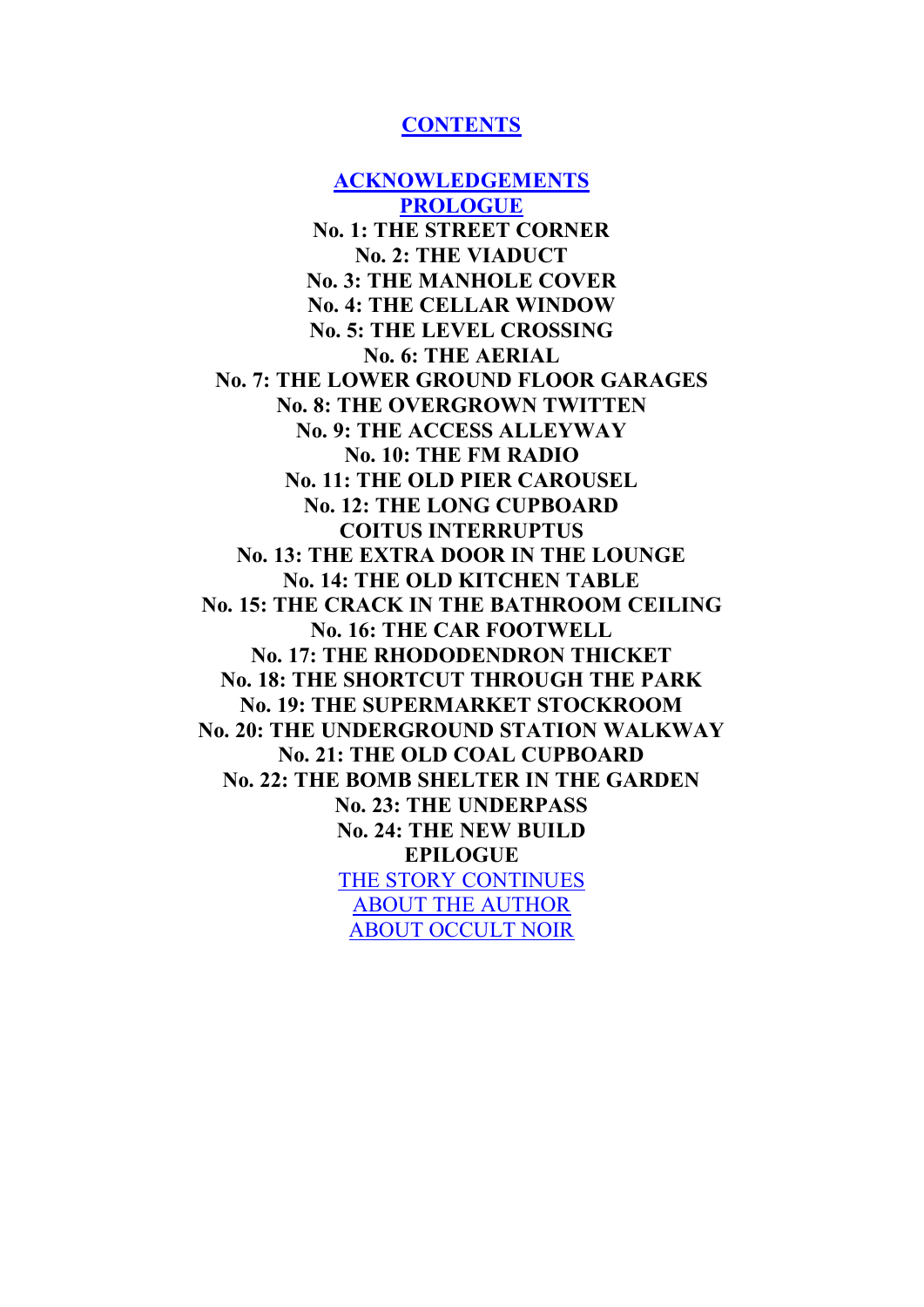## **ACKNOWLEDGEMENTS**

The Author would like to thank GJ for his constant support, and AB, DF, AM and AG for their early inspiration. His eternal gratitude. And he would also like to thank the Vague Ones. That flicker. That follow. Let their graves be still.

**DEO DĪS...PAT...HABE...SUBTERR...IN TENE...SUNT...P...AET...**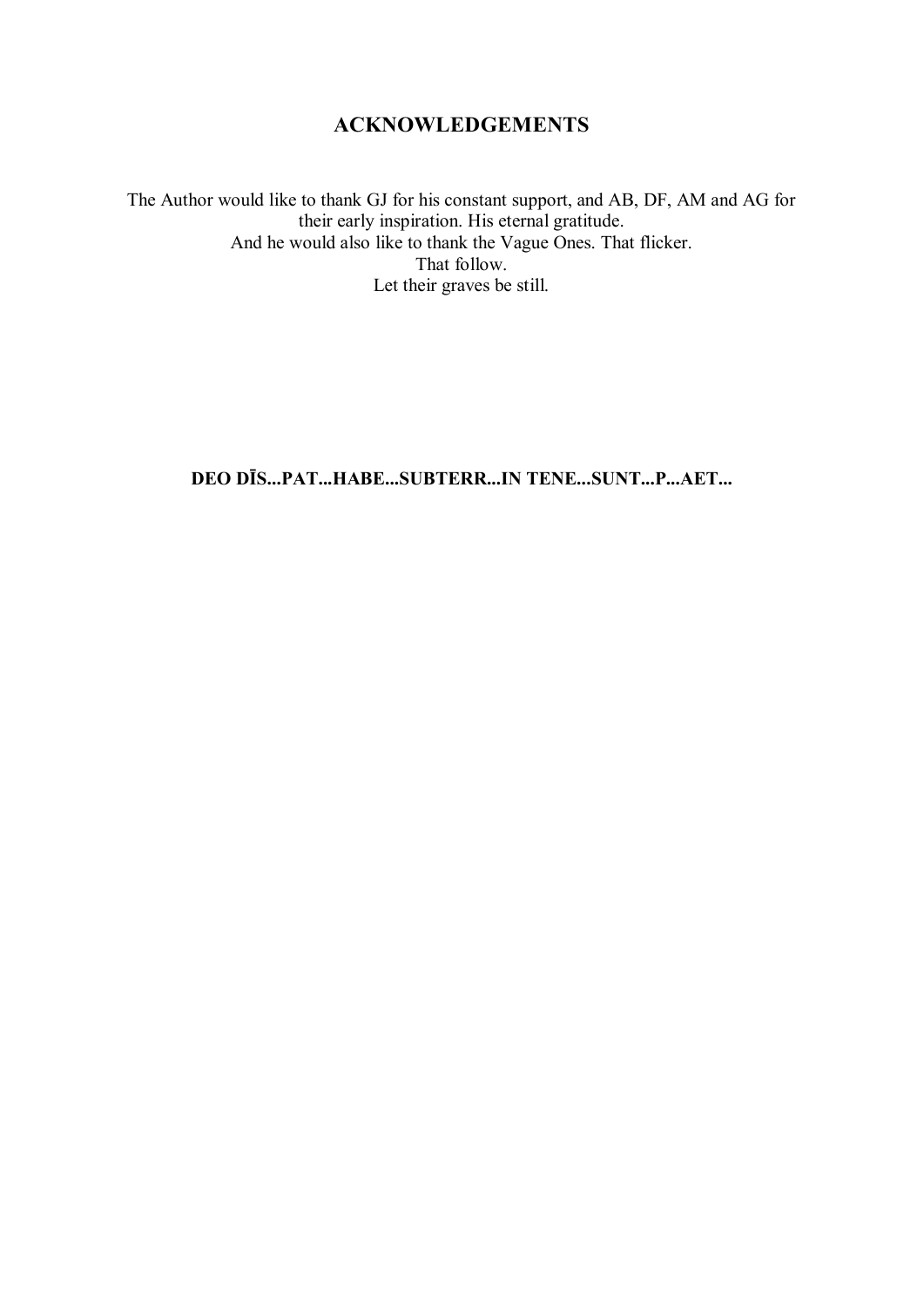### **PROLOGUE**

*"They cannot scare me with their empty spaces Between stars - on stars where no human race is I have it in me so much nearer home To scare myself with my own desert places." - Robert Frost, Desert Places*

Hello, friend.

No, *no*, please take a seat. It's a good spot. I *always* sit here.

…

…

I say. What a lovely morning this is, eh? A *misty, moisty morning*, as the saying goes, what?

*Ha-ha!* Well now, you're right.

It *is* more like a foggy, fusty one. Foggy indeed. *Good*ness.

You can barely see the line of oak trees across the field there.

…

It's easily one of the foggiest mornings I've seen in a long time. And I've seen a lot of mornings rise over this park. A lot of mornings.

This 'un's very foggy and fusty indeed…eh? *Ha-ha! Yes*… *yes*…

…

Out early, then? Having a pre-dawn stroll, are we?

…

*A morning constitutional.* Now *there's* a wonderful old phrase I've not heard in many a year. A morning constitutional - it's good for the circulation you know. *Yes.*

…

I *say*. These double benches *are* a great invention, aren't they? People get a bit uncomfortable sitting too close to each other, I find. English propriety and all that. But now, one can occupy a bench each, and still say good morning, eh? And you've picked the *better* of these two to sit on, I can tell you.

…

What do I mean? What do I mean *indeed*. Hmmm…

Well now, these benches, yours and mine - I know they're identical to *look* at, but you see, no two things are actually the same. I mean, in more ways than simply being different duplications of an object or design, and occupying different spaces. I *mean*, in the sense of *fundamental* difference. Identity without identification. F-for instance, even *twins* differ, in character and soul. And in this case, you've landed on the *good* twin. The bright side.

Alright, *alright*, you can laugh at a daft old man. *I* would at your age. *Good*ness.

…

Thank you, I'm *sure*, but it's more than just an interesting theory. It's a *fundamentum* - a *principium* of our universal reality. But listen, my friend... have you got a moment? …

You do? Oh, that's *mar*vellous. You see, I've been writing these little *tales* - for my granddaughter - and I wondered if they were any good. They're all examples of what we've just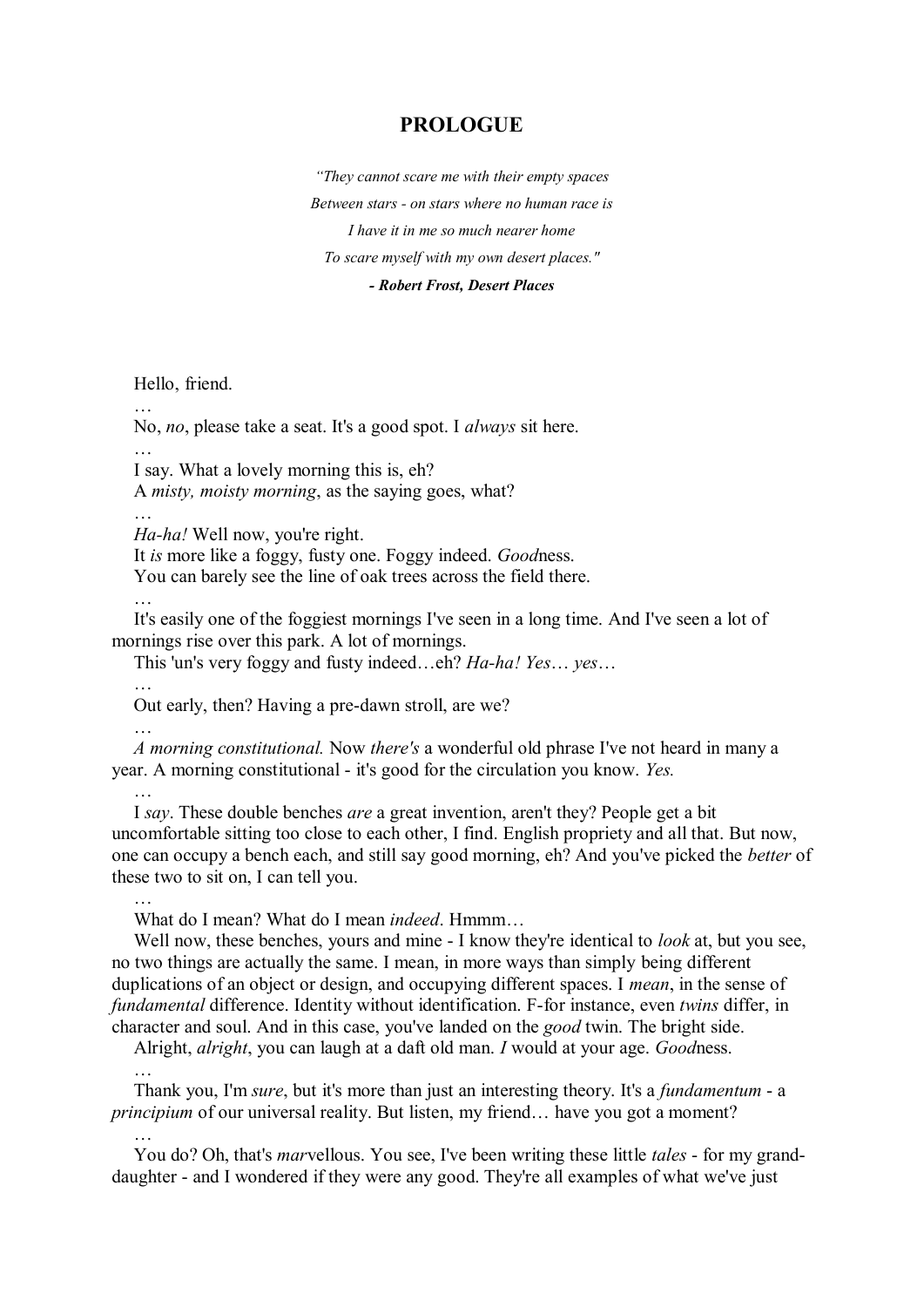been discussing, actually. Of course, I'm no Bernard Shaw, that's for certain, but… well, I wondered if I might impose upon you to have a quick listen to them…? It would only be a brief perusal… I have my writing book here… you will? Oh, that's *won*derful…

## …

…

…

Thank you *so much* for this, my friend… one sees so few people nowadays. The mornings can be very lonely, when people don't say good morning, when people just will not see any person other than *themselves*… you know?

When one sits and waits alone. You know? Just sitting... waiting.

Sorry, *I'm just opening the page*… there we are…

*Well*, now… I'm delighted that you agreed to this. So, let me give you a short *preamble*, as the old men used to say in the country taverns, when I was a nipper. In between cursing and swearing, granted! *He-he! My,* how they used to go on in those old tavern houses. Quite shocking!

*Alright*, then; I started these writings as I sat here, on this very bench - reminiscing and pondering, as the older gentleman does. I sat and pondered for so long that, in the end, all I could do was write it all down. And I have. Faithfully.

I only brought pen and paper out with me to make a few rough sketches of the trees over yonder - I was thinking of painting a watercolour. *Hmm* - silly to think of it really… to think of it now…

You know, if one sits somewhere long enough, one ceases to be there at all. Did you know that? One ceases to occupy the space at all. One *abstracts*...

One starts to see other things; not those things present before the eyes, but things *else*where. Beautiful things. And terrible things too. Perhaps it's simply that one starts to see more truly, you know? More clearly.

One becomes so still, so silent… *inwardly*… that one's mind wanders. Tears its bonds and… and sort of drifts off. Not like a ghost or a bird, no. More like a cloud of smoke, as it expands and becomes more and more *dispersed*, as it were. One starts to see other places, to dream of other people, other lives. It sounds strange, *whimsical* perhaps. But I found myself drifting, just like that, and discovered that I was becoming present in *other* places, like a fly on other people's walls.

And whatever I saw, I wrote down.

For my grand-daughter.

Anyway, they are in the manner of accounts… a bit like cautionary tales, I suppose, if one wished to place them in a category. *Yes, cautionary.* I wanted to leave behind as much as I could for my Ellie - that's my grand-daughter - so that she could have something *of* me to keep with her.

To keep *inside* her.

As much of my *essence*… as I could give her from such a distance…

…

Of my… e-experiences and *wisdom*, if you will. Do you understand?

You see, it's all about the great *difference* that I've found, that exists in the world around us. A great division.

…

… No, not between *people*, so much. Not between nations, people, or families. But between *things*. Objects.

You see, a writer from the old days, the fin-de-siècle period - I don't recall his name - well, *he* once said that there was *a certain malice in inanimate objects*. A malice. And he was right. But it's not in *all* of them, you see.